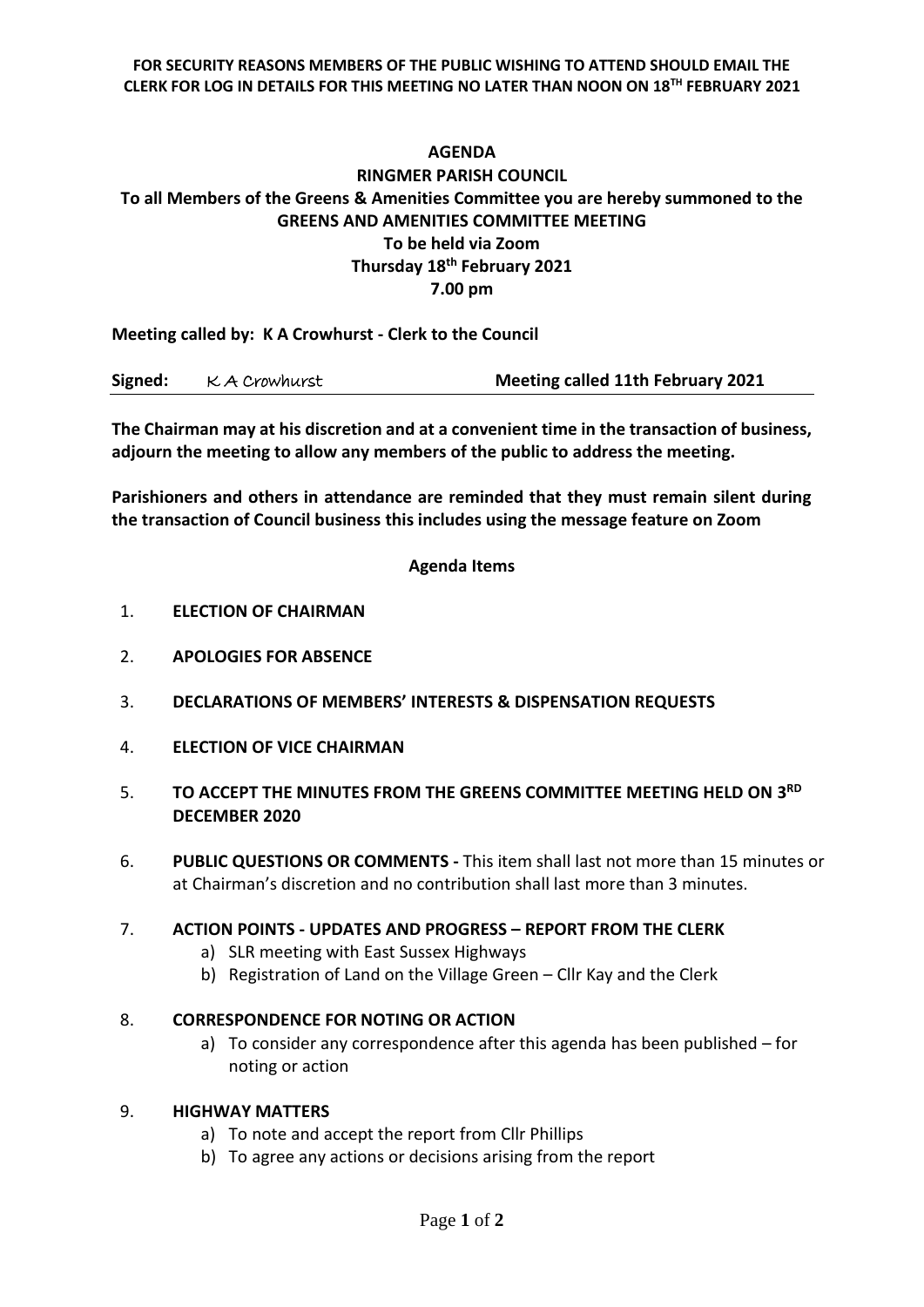#### **FOR SECURITY REASONS MEMBERS OF THE PUBLIC WISHING TO ATTEND SHOULD EMAIL THE CLERK FOR LOG IN DETAILS FOR THIS MEETING NO LATER THAN NOON ON 18TH FEBRUARY 2021**

### 10. **VILLAGE GREEN**

- a) Barrister update, or to agree any actions should the report be presented before this meeting
- b) Skate Park to decide the final site to put forward should the Barrister's findings permit

### 11. **SKATE PARK**

a) To consider the motion(s) proposed by Cllr Booth

### **Background**

The Finance Officer has reported that our reserves are getting dangerously low. Legal opinions being sought on the Village Green along with the HR Review have helped this. It is therefore necessary for Parish Council to refuse further expenditure of nonbudgeted funds this includes the Skate Park. £75,000 from CIL has been agreed to cover the costs of the installation to bolster the £43,000 from the District Council and Developer.

### **Motion**

Any new expenditure or non-budgeted funds for a new skate park should be put on hold until the following conditions are met until.

- The Parish Council is able to agree further pre-contract procurement funding, and any legal clarity on the status of the Village Green options has been obtained.
- Any other speedily available and deliverable options are considered.
- A post-Covid public consultation gives clear majority support to a solution.
- Failing all that, and in the long term, a revised NDP identifies a range of alternative options.

### **Business outside of the motion if motion not agreed**

- b) To agree whether to put Finger Post Field forward as a viable site for a Skate Park
- c) To obtain digital images for Finger Post Field and agree where any associated cost should come from
- d) If the Village Green is feasible and a site agreed to decide whether to obtain digital images and agree where associated costs should come from
- e) To decide the consultation process including time-frame and method

# 12. **PLAY AREAS RENEWALS AND REPLACEMENTS**

- a) Village Green to agree the recommendations of the briefing paper presented by the Clerk which are:
	- 1) Parishioners scoping opinions 22<sup>nd</sup> February to 8<sup>th</sup> March 2020